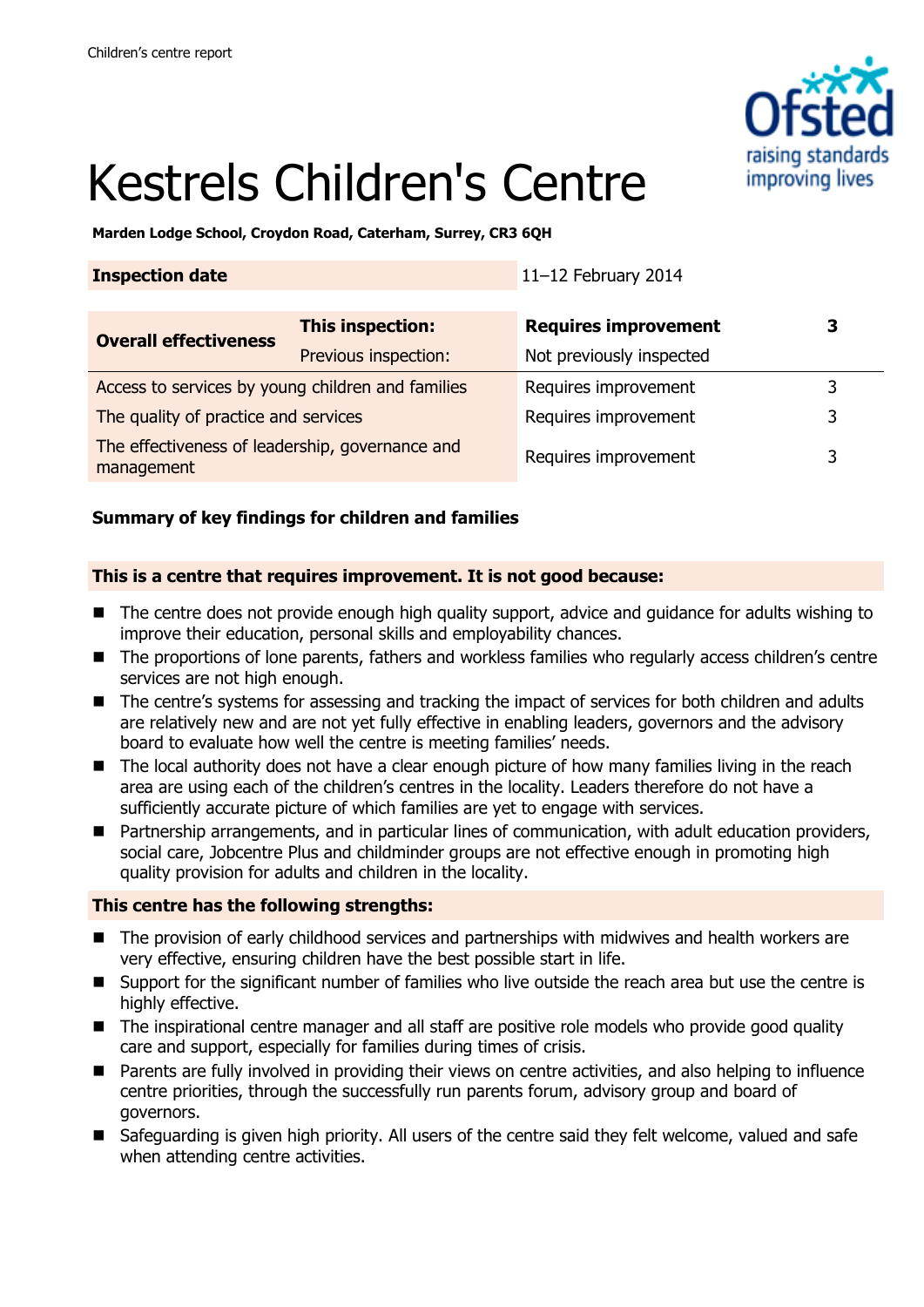#### **Information about this inspection**

The inspection of this children's centre was carried out under Part 3A of the Childcare Act 2006 as amended by the Apprenticeships, Skills, Children and Learning Act 2009.

This inspection was carried out by two additional inspectors.

The inspectors held meetings with senior leaders and managers in the local authority, health, education and social care partners, parents, outreach workers, early years practitioners, volunteers and representatives from the governing board.

The inspectors visited the centre and linked nursery. They observed the centre's work, such as 'Two's Company' and 'Kickers and Crawlers' and looked at a range of relevant documentation. One observation was undertaken jointly with centre staff. The inspectors looked at the centre's self-evaluation, action planning, a sample of case files, safeguarding practice, policy and procedures and a range of other relevant documentation.

#### **Inspection team**

| Alan Comerford-Dunbar, Lead Inspector | <b>Additional Inspector</b> |
|---------------------------------------|-----------------------------|
| Sarah McDermott                       | <b>Additional Inspector</b> |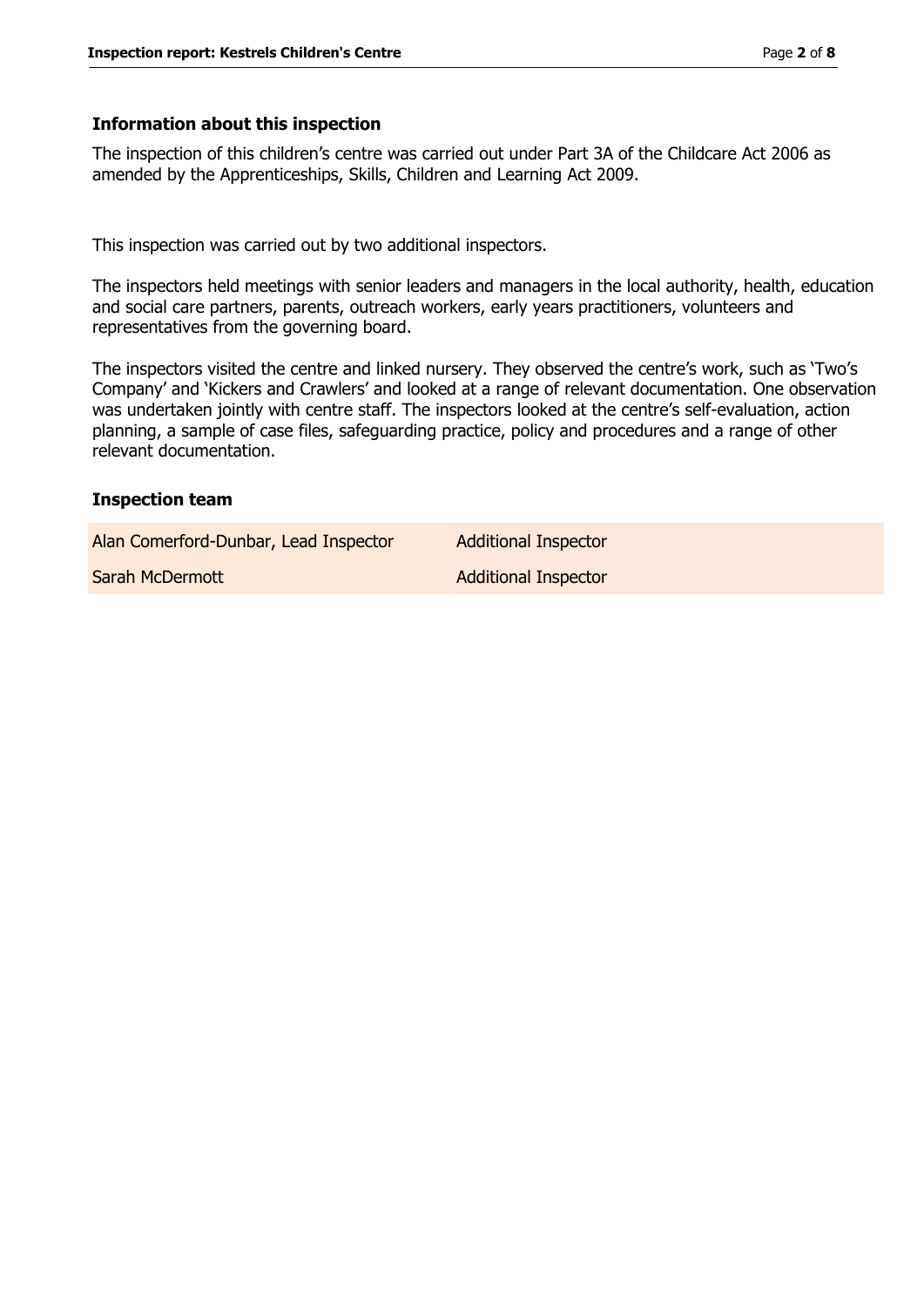# **Full report**

## **Information about the centre**

Kestrel's Children's Centre is a phase two stand-alone centre designated in 2007. The centre is colocated with Kestrels Day Nursery (URN 278272) and Marden Lodge Primary School (URN 125114), both of which are subject to separate inspection arrangements.

The school is responsible for governance on behalf of Surrey County Council. The centre's advisory board works in partnership with the school to manage the centre's service delivery and includes representatives from the community, professional agencies and parents.

Centre staff provide a range of services including 'Bumps and Beyond', 'Kickers and Crawlers' and 'Two's Company'. Target families are those families who are referred to the centre or families living in more deprived housing areas. Because of the close proximity of three other centres to Kestrels Children's Centre, the majority of families using the centre live outside its reach area. Conversely, a significant number of families from within the reach area access other centres in Surrey and also Kent, which borders the reach area.

The reach is an area of extremes, with areas of great wealth and other areas of significant social need. Currently 710 children under the age of 5 years live in the reach area. The large majority of families are of White British heritage (84%). Some 14% of families live in workless households and 12% of families are claiming the childcare element of the Working Tax Credit. Most children enter Reception classes with a range of skills and knowledge that are above the expected standard for their age.

Surrey County Council has recently concluded a review of its children's centre provision and plans to merge Kestrel Children's Centre with nearby Hillcroft Children's Centre on 1 May 2014.

## **What does the centre need to do to improve further?**

- Increase the number of workless families, lone parents and fathers who attend centre activities, and use the range of information available to ensure these and other priority groups are followed up to find out why they are not fully accessing services.
- Improve the consistency and efficiency of the procedures for recording and tracking the impact of services for both children and adults, and use the information gained to adapt and improve the centre's services.
- Improve links with adult education providers and Jobcentre Plus to better promote, advise and guide adults who wish to improve their education and skills.
- At a strategic level, establish a system that gathers information from all children's centres in the area to clarify which and how many families are engaging with each centre and use the data gathered to ensure the centre is meeting the needs of all families who are in greatest need.

# **Inspection judgements**

### **Access to services by young children and families** Requires improvement

- The centre has engaged with the majority of families from deprived areas within its reach area. However, families from specific target groups, such as lone parents, workless families and fathers, do not access services frequently enough or in sufficient numbers. The centre responds well to the needs of families that do access services but does not routinely conduct research to establish why some families are not engaging with the centre.
- The children's centre provides a good local service. However, the centre is not sufficiently aware of families from the reach area who are registered elsewhere. Consequently, there may be families who are in need but who may not be receiving help. However, positive work with the police in visiting local social housing estates has increased the number of less affluent families who are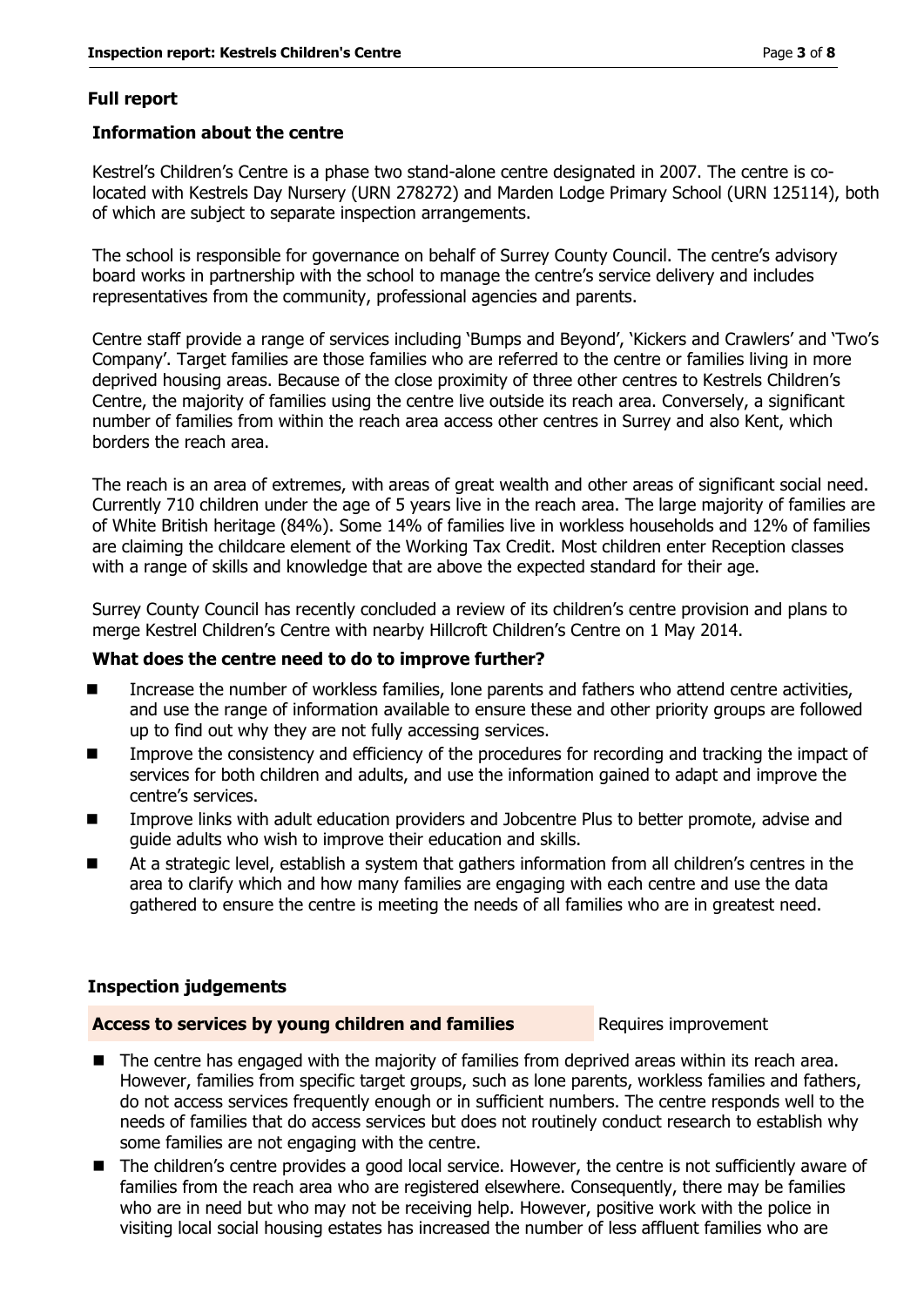benefiting from the centre's support.

- Early childhood activities and other services designed to meet the needs of the wider community are appropriately advertised and well attended by families living both within and outside the centre's reach area. Ante-natal classes are popular with parents and centre staff work well with health colleagues to ensure that babies have the best start in life. A large majority of funded two-year-old places are taken up.
- Support for the large majority of families who live outside the reach area but choose to use the centre, is highly effective, but increases the demands made on the centre's resources. However, staff remain positive and keen to support all families that engage with the centre and provide the best service they can for all users.

### **The quality of practice and services Requires Requires** improvement

- The centre knows from its tracking records that children who transfer from the children's centre to the attached nursery, and then on to the adjacent school, make good progress because of the early support it has given to them. The gap between the lowest attaining children and their peers is narrowing year on year and is well below the national average at 24%. However, the centre is not able to gauge the full impact of its services on children who transfer to other nurseries and primary schools because the processes to track the impact of its service have only recently been introduced.
- The support adults receive about employment or education opportunities does not fully meet their needs. Adults are signposted to adult education providers and/or Jobcentre Plus for specialist advice about personal skills and opportunities in education and employment. However, there are too few posters on display for adults within the centre and staff are less confident when offering advice and guidance about opportunities for adults. Also, the collection and analysis of data to check the impact of the centre's actions on improving the lives of families across target groups, following referrals, are not yet fully developed.
- The quality and range of services are appropriate to meet the needs of the majority of families. Good links with the midwifery and health visiting services help to sustain high breastfeeding rates and ensure the centre is providing good ante- and post-natal support for mothers. In addition, obesity rates in the area have fallen to well below national figures. Parents talked enthusiastically about the impact that advice and guidance on healthy eating has had on their families, through workshops such as 'Crafty Cooks'.
- Families who attend the children's centre invariably receive good support and guidance. Staff work particularly well with vulnerable families who need specialist support and attention in areas such as behaviour management and parenting skills. The centre has focused on improving children's early language, communication and social skills through well-planned activities and good role modelling by staff. Services such as 'Two's Company' and 'Kickers and Crawlers' are popular with parents who spoke positively about how attendance on these courses helps them to increase their confidence and improve their ability to communicate with their children and others.

### **The effectiveness of leadership, governance and management**

Requires improvement

- Leaders have accurate knowledge of families within the reach area who access the centre. This information clearly shows that most families from deprived areas near to the centre are making good use of its activities. Leaders are also aware that the majority of centre users come from outside of its reach area. However, a significant minority of families from within the reach area use other children's centres, both within and outside Surrey, and leaders are only just gathering information to determine how many families are yet to engage with any of the centres in the area.
- The centre's systems for tracking and measuring the impact of its work on improving the lives of families and reducing inequalities are not robust enough to provide a clear picture of the benefits arising from families' involvement with the centre. As a result, leaders find it difficult to evaluate the effectiveness of support provided for both children and adults. An appropriate system has recently been introduced to track children's progress, although it is too early to judge the impact of this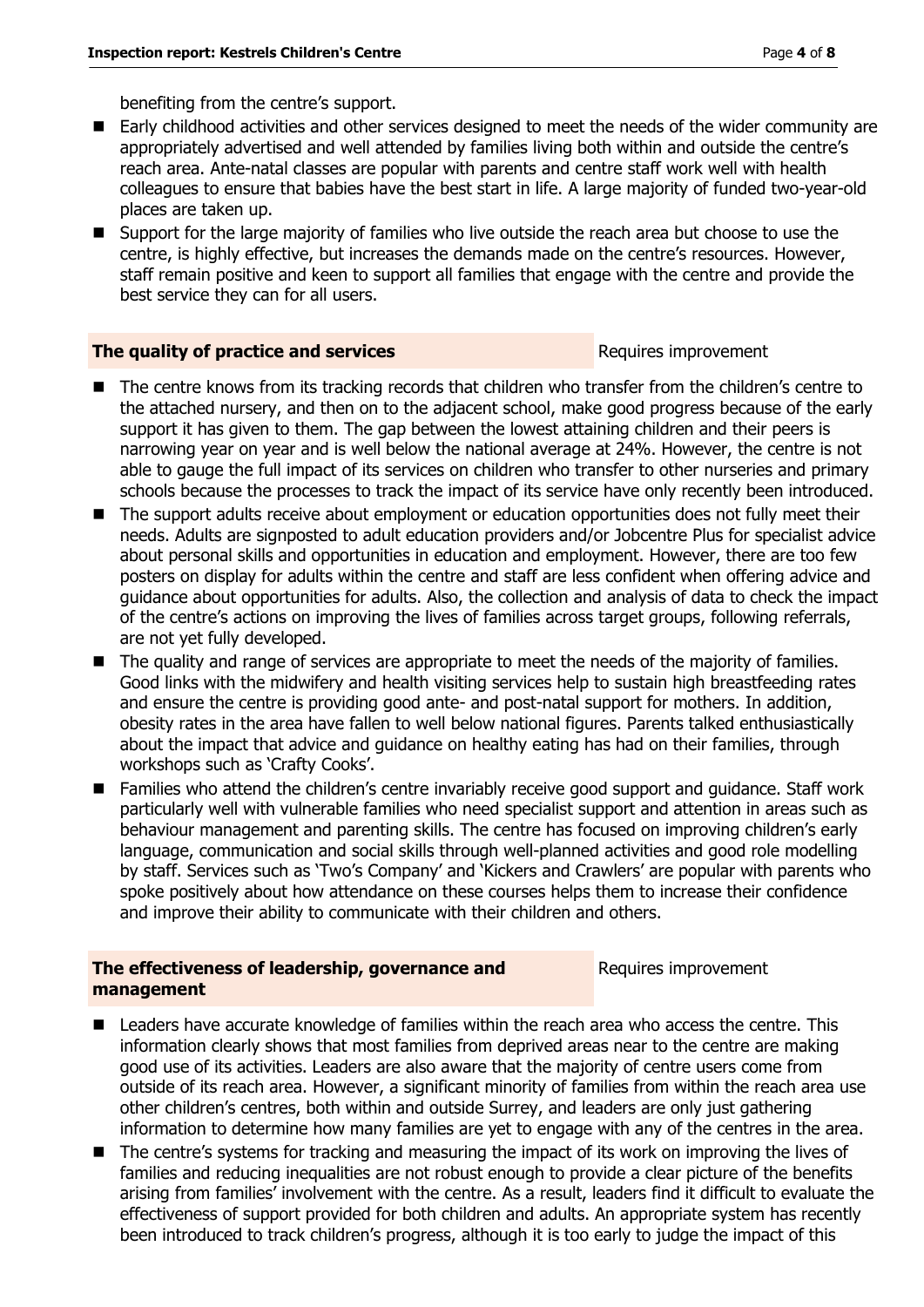process.

- Partnership working varies considerably. Relationships with housing, midwives, health workers, police and other children's centres are strong. For example, the centre cooperates well with neighbouring centres to provide a range of activities for local parents, ensuring activities are not duplicated and avoiding gaps in provision. However, the centre's partnerships with adult education providers, Jobcentre Plus, social care and childminder groups are not effective enough in ensuring high quality support, advice and guidance for adults.
- Governance of the centre is good with suitable arrangements in place to monitor the centre's work, evaluate its performance and ensure that it runs smoothly. The process works well, and reports to the advisory board, school governors and local authority are detailed and lead to clear challenge and support for the centre. Engagement with parents is highly effective. An active parents' forum is instrumental in helping centre staff to make decisions about activities and parents are well represented on the advisory group and governance board.
- The children's centre manager is a very supportive leader who nurtures staff very well. She leads a cohesive and happy staff team whose positive attitudes are appreciated by all who visit, as parents spoken to during the inspection confirmed. The children's centre works seamlessly with the attached nursery and primary school, enabling staff to share expertise and resources so families using the centre are well supported.
- Resources and services are evaluated effectively to ensure the needs of targeted children are met. The centre manager is held to account for the centre's performance and is supported effectively by the school governing body and the local authority. Sound professional supervision and management arrangements are in place to check on the performance of staff, ensure their safety and well-being and assist their training and development.
- Safeguarding arrangements are appropriately robust. Staff are vigilant and parents understand the importance of adopting safe practices. Staff's good knowledge and detailed record-keeping play an important role in meetings with other professionals about children who are subject to the common assessment framework arrangements or child protection plans. Case studies demonstrate that children who are subject to child protection plans, those deemed to be children in need and looked after children are supported well through close working with children's social care services.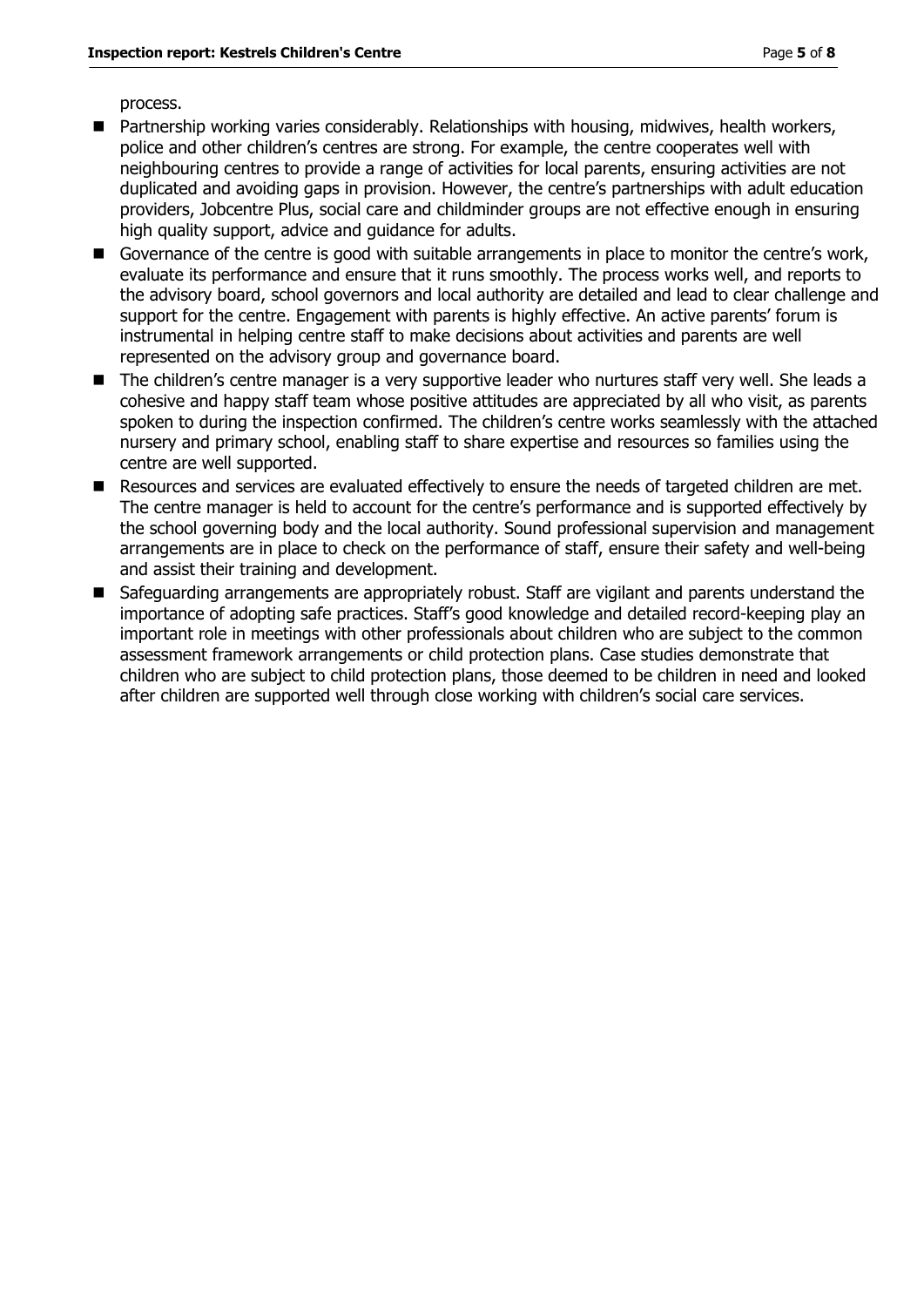# *What inspection judgements mean*

| Grade   | <b>Judgement</b>        | <b>Description</b>                                                                                                                                                                                   |
|---------|-------------------------|------------------------------------------------------------------------------------------------------------------------------------------------------------------------------------------------------|
| Grade 1 | Outstanding             | Practice consistently reflects the highest aspirations for children and<br>their families and as a result inequalities are reducing rapidly and gaps<br>are closing.                                 |
| Grade 2 | Good                    | Practice enables most children and their families to access good quality<br>services that improve children's wellbeing and achieve the stated<br>outcomes for families.                              |
| Grade 3 | Requires<br>improvement | Performance is not as good as it might reasonably be expected to be in<br>one or more key areas.                                                                                                     |
| Grade 4 | Inadequate              | The needs of children and families in its area are not being met and/or<br>the leaders and managers are not providing sufficient challenge to bring<br>about improvement to the quality of services. |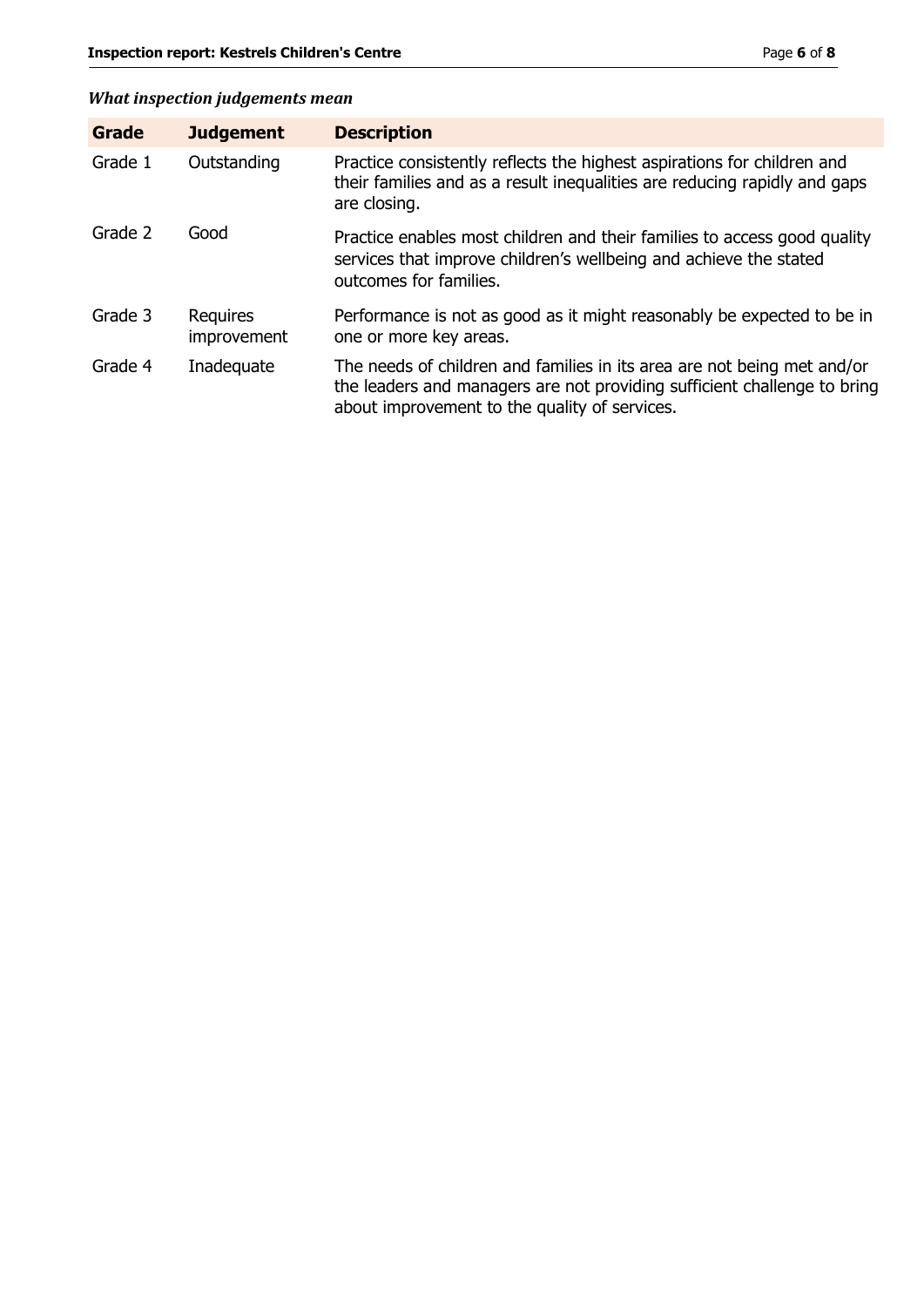# **Centre details**

| Unique reference number                                                   | 21654                                                           |
|---------------------------------------------------------------------------|-----------------------------------------------------------------|
| <b>Local authority</b>                                                    | <b>Surrey County Council</b>                                    |
| <b>Inspection number</b>                                                  | 430223                                                          |
| <b>Managed by</b>                                                         | Marden Lodge Primary School on behalf of the local<br>authority |
|                                                                           |                                                                 |
| <b>Approximate number of children under 710</b><br>five in the reach area |                                                                 |
| <b>Centre leader</b>                                                      | Linda Smith                                                     |
| Date of previous inspection                                               | Not previously inspected                                        |

**Telephone number** 01883348641

**Email address** lindas.staff@marden-lodge.surrey.sch.uk